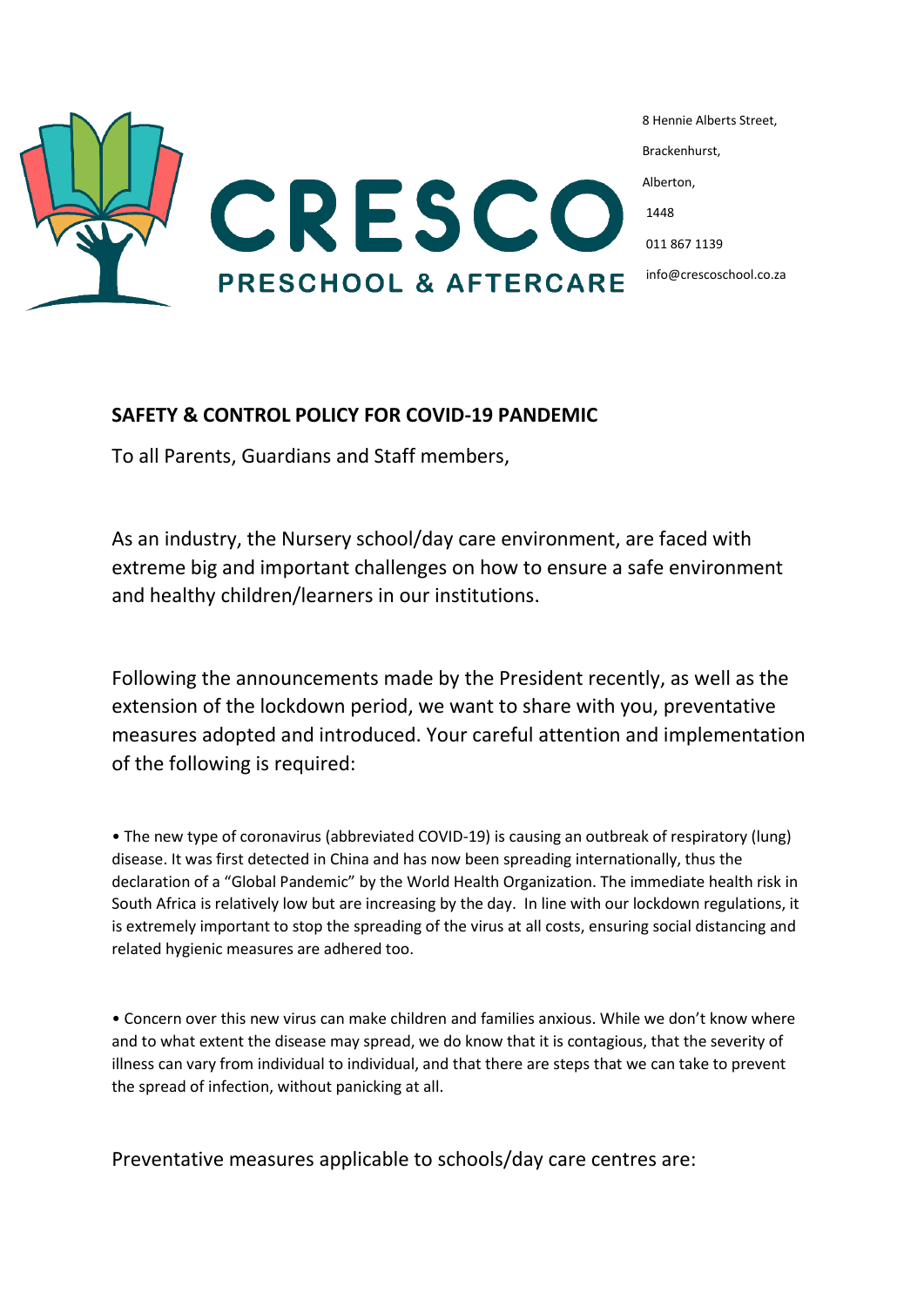## **1. Staff training pre and post Covid-19:**

**When government decides to open school/day care facilities, the school/owner will have to adhere to the following actions, the week before the official opening. He/she will have to ensure that:** 

**• All staff who must report for normal duty, are dually informed;**

**• Temperature checks on the staff are being conducted, when he/she is entering and leaving the premises daily;** (The using of the battery-operated temperature meter is advised, this meter only scans the face of the individual, displaying the temperature of the individual on a little screen)

• **Temperature readings obtained to be recorded on the daily attendance register/clock cards used;** 

**• All staff to be trained and or informed/properly trained about the contents of the policy document shared;** 

**• The entire facility is cleaned and disinfected to standards available in the media;** 

**• All the necessary stock required is obtained;** (i.e.; Masks, Antiseptic/disinfectant liquids, cleaning products etc.)

# **2. Pre-Day Care (At home):**

**• Parents are urged to bath children before school in clean hot water:** (Check the water temperature with your wrist or elbow – it should be comfortably warm, not hot. 36-38 degrees Celsius) Also make use of: Dettol / Savlon / or a similar Antiseptic/Disinfectant;

**• Cloth children in freshly washed set of clothes, and always send an extra pair of clothes with;**

**• Ensure your child(ren) gets 8 hours of sleep every night.** (The better they sleep, the better their immune systems fighting viral infections and diseases);

• **The usage of Vitamins such as Vitamin B and C is highly recommended;** (i.e. Zink and Omega 3 supplements)

• **The usage of foods high in these vitamins and minerals are also highly recommended;** (Lots of fresh fruit, vegetables and less sweets, sugar and starch are recommended);

• **Children should drink at least 1 litre of water per day** (room temperature);

**• Personal hygiene and social intelligence forms part of any child's education.** (Parents to start educating them as far as possible on this subject at home and schools and day care centres will have to continue with the educational process during the day. This should become our new way of living)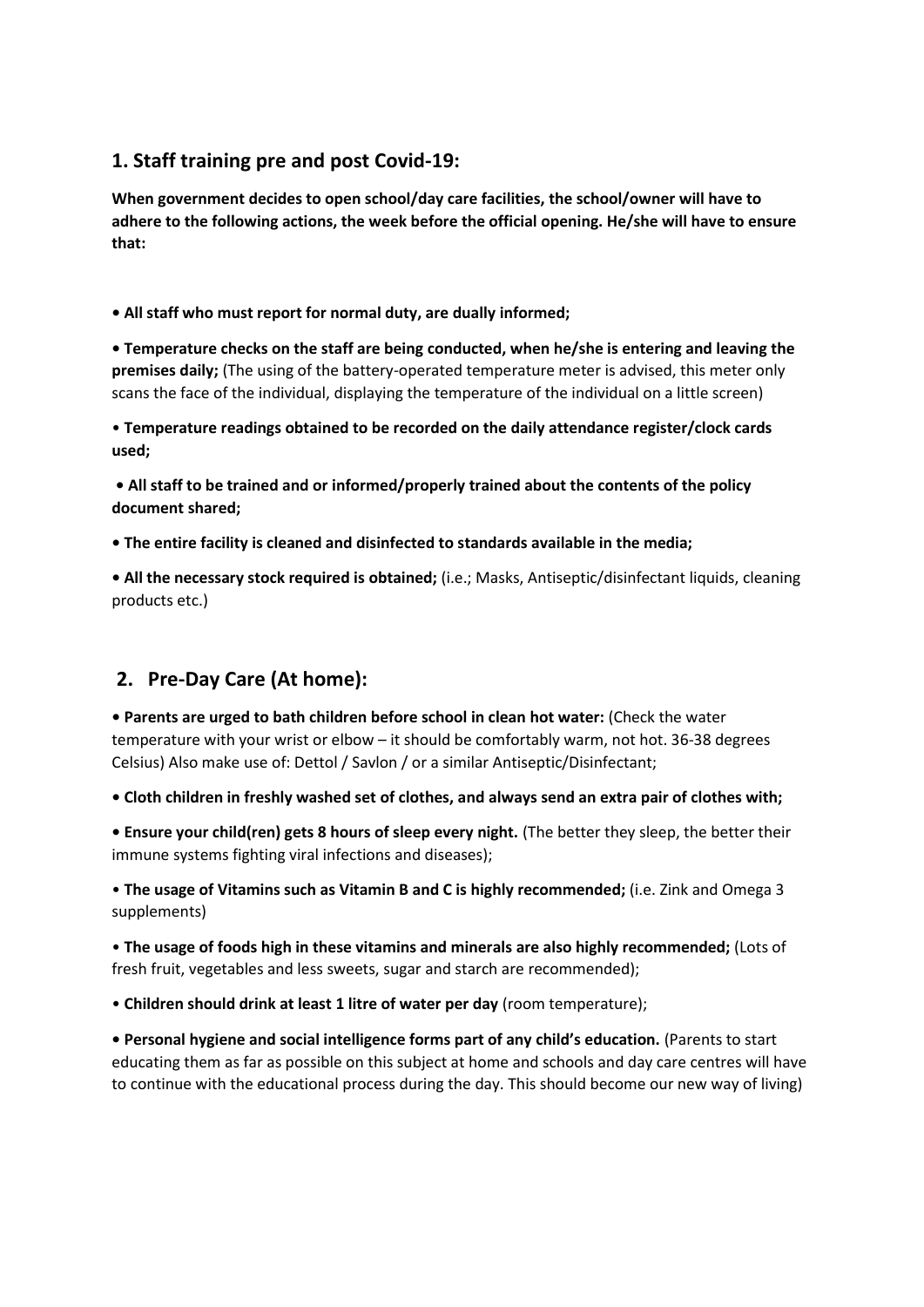# **2. Access Control (At the School/Day Care facility):**

• **Only Parents and Guardians to accompany children to and from school;** (In instances where other arrangements are required/in place, parents must ensure that the necessary documentation are completed, signed and filed). Parents may not enter the school building, the teachers will collect the children from the parking area, take both parents and children's temperatures and accompany them into the school.

• **Upon entering/ exiting the premises, hands of all people, will be sanitized with an Alcohol based hand sanitizer, consisting of 60-95% alcohol base;**

• **Individuals that are visibly sick/and or not adhering to safety and preventative measures mentioned in this document, will not be allowed on the day care/school premises;** (Ensure that each parent is issued with a copy of the policy document)

• **The taking of children's temperatures every morning and afternoon is highly recommended;** (Using the battery-operated handheld device, just scan the face/neck area of the child, the temperature reading is then displayed on the little screen provided on the machine)

• **Children with a relatively high fever (37.5 degrees Celsius and above), should not be allowed onto the premises, and parents should follow the route of reporting it, by phoning the toll-free number: 0800029 999;**

• **Once the test outcomes/results are received, the school should be immediately be informed, allowing the school to plan and inform other parents accordingly;** 

# **3. The wearing of Mask(s):**

• **The wearing of face masks by the parents is not negotiable and highly recommended to the children entering the premises;** (If parent do not have masks, the school/centre will provide masks to children at a nominal cost. Children will also be educated about the use of mask at the school)

**• The correct mask for preventing the virus should be used, not dust masks.** 

## **4. Transportation of children:**

• **In the short-term, the school will not start with the transportation of children to and from school, ensuring that social distancing is achieved and adhered too;** 

**• The transportation of children to be resumed, depending on the declining of the Covid-19 cases reported and as obtained from government daily;** 

**• Once a drastic drop in the statistics is reported (acceptable to standards), parents will be informed and the transportation of children to be considered and or resumed;** 

**• If the transportation is to be resumed, the implementation of serious hygiene measurements discussed and explained, will be adhered too;**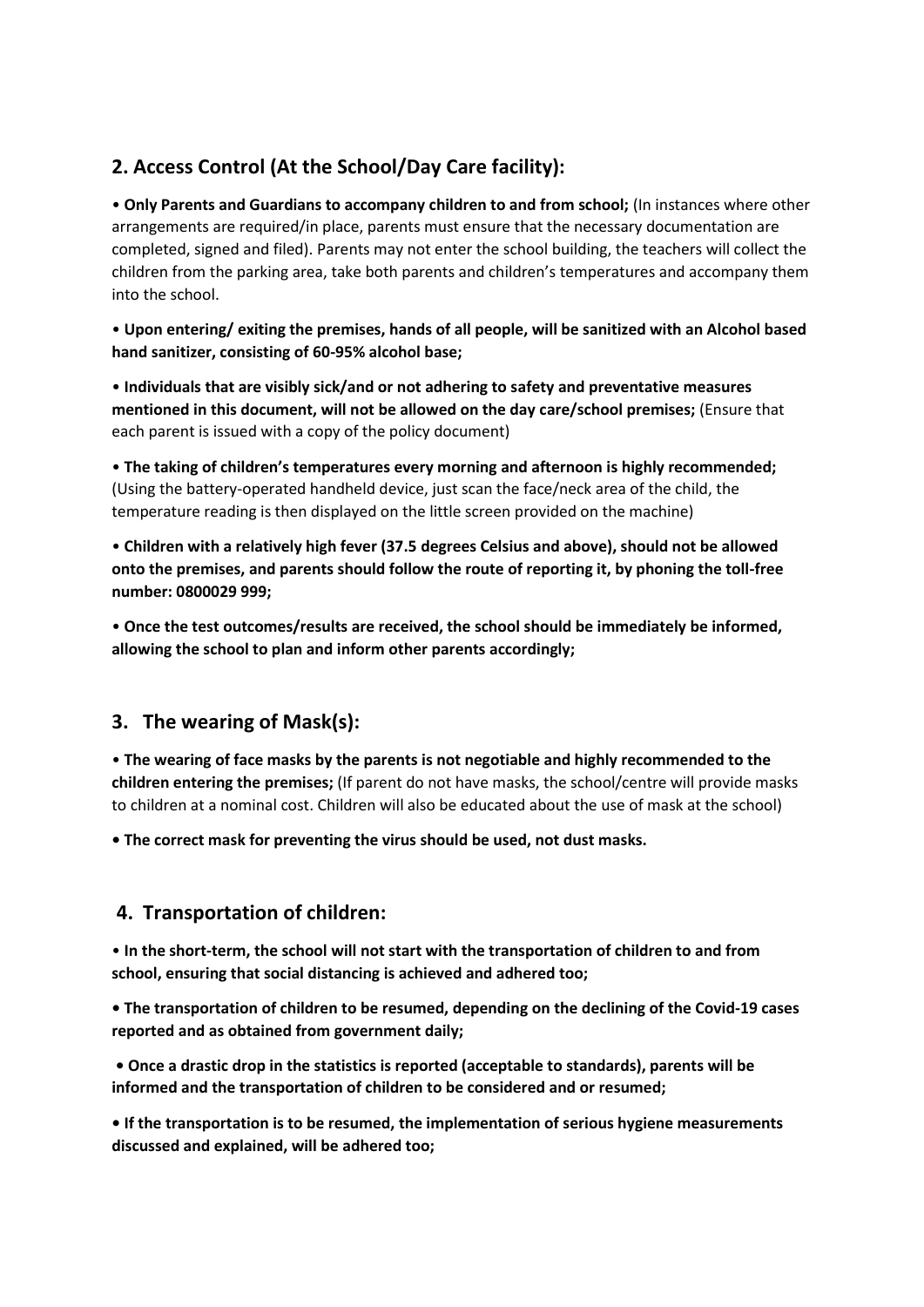#### **5. Food and feeding scheme:**

• **All food and feeding schemes to be handled in line with the hygiene measurements discussed in this document;** 

**• Kitchen staff to be trained during the first week of the re-opening and subsequent material/guidelines to be shared with all kitchen staff, obtainable from SA Childcare;** 

**• The risk of preparing food and dishing food to children should be handled with the greatest care and treated accordingly;** 

#### **• Supervision during mealtimes is of the utmost importance;**

(The virus is easily spread via body fluids and children should at all cost not be allowed to:

- o eat together;
- o eat each other's food
- o touching each other while eating/drinking. (The cleaning of mouths and hands when finishing is of vital importance and should be handled with the greatest care.)

#### **6. The washing/cleaning of hands:**

• **Washing hands with an alcohol-based hand rub, should be instituted to all individuals entering and leaving the premises;**

**• Regularly and thoroughly cleaning of children and staff's hands with disinfectant/ antiseptic soap and hot water, will be instituted, when:** 

- o Toilet facilities are being used;
- o Before meals;
- o After meals;
- o Once hands should be washed after coughing/sneezing.

## **7. Social Distancing:**

• **Parents are required to upfront explain to children the concept of social distancing;** 

**• At school, children will be educated in social distancing, and spaciously divided within their different classes;** 

**• It is advisable to maintain at least 3 metre distance between yourself and anyone who is coughing or sneezing;** 

**• The 1.5 (one point 5) meter distance between individuals is the norm and should always be adhered to;**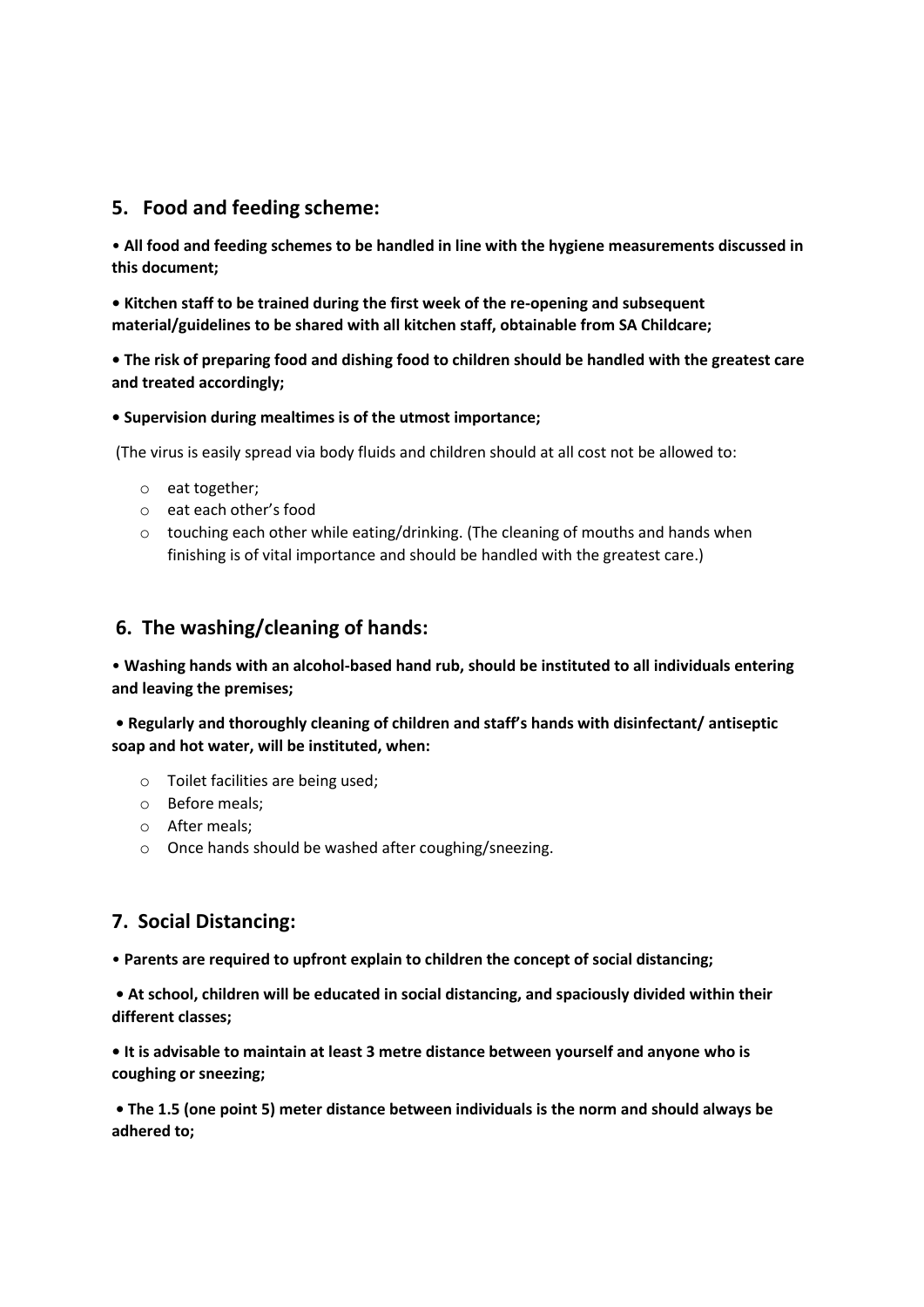#### **• Hands should be washed and sanitized after a sneeze or cough, and if necessary, the child be removed from the group and monitored for symptoms;**

• Children who are coughing or sneezing regularly or show a high fever, will be removed from class, the parents will be contacted and requested not to bring the child to school unless tested and or assessed; Why? When someone coughs or sneezes, he/she spray small liquid droplets from their nose or mouth which may contain the virus and spread the virus to others.

#### **8. Touching eyes, nose and mouth:**

• **Parents are required to upfront explain to children the concept of not touching the eyes, noses and mouths;** 

**• Children will be advised/educated not to touch their eyes, nose and or mouth; Why? Hands touch many surfaces and can pick up viruses. Once the surface is contaminated, hands can transfer the virus to your eyes, nose or mouth. From there, the virus can enter your body and can make you sick.** 

#### **9. Respiratory Hygiene:**

• **Make sure you and the people around you, are following good respiratory hygiene; This means covering your mouth and nose with a bent elbow or tissue, when coughing and or sneezing, distancing, hand cleaning etc.** 

**• The tissue used, should then immediately be disposed;**

 **• Children will be asked / assisted to have their face towels and or tissue paper handy for sneezing and coughing purposes. Tissue(s) used, must be thrown into a special bin and disposed on a regular basis by the appointed cleaners; (Like all the other staff, cleaner(s) to be trained how to dispose of such tissues and other related material)** 

**• Hands will regularly be washed and sanitized after a sneeze or cough;** (If the child sneezes/coughs more than normal, he/she be removed from the group and it be recommended that he/she be monitored for further symptoms) Why? Droplets spread virus. By following good respiratory hygiene, you protect the people around you from the viruses, cold, flu.

#### • **If children have fever, cough and have difficulty in breathing, report it on the toll-free number 0800 029 999 and seek further medical care, if necessary;**

(Such children must stay/ be kept at home. It is the parent(s) responsibility to immediately contact the toll-free number and seek for further medical assistance, if necessary.)

# **10. The safe keeping of the facility:**

**All staff, teachers and children will be encouraged to:** 

**• Practice good personal hygiene on the premise;**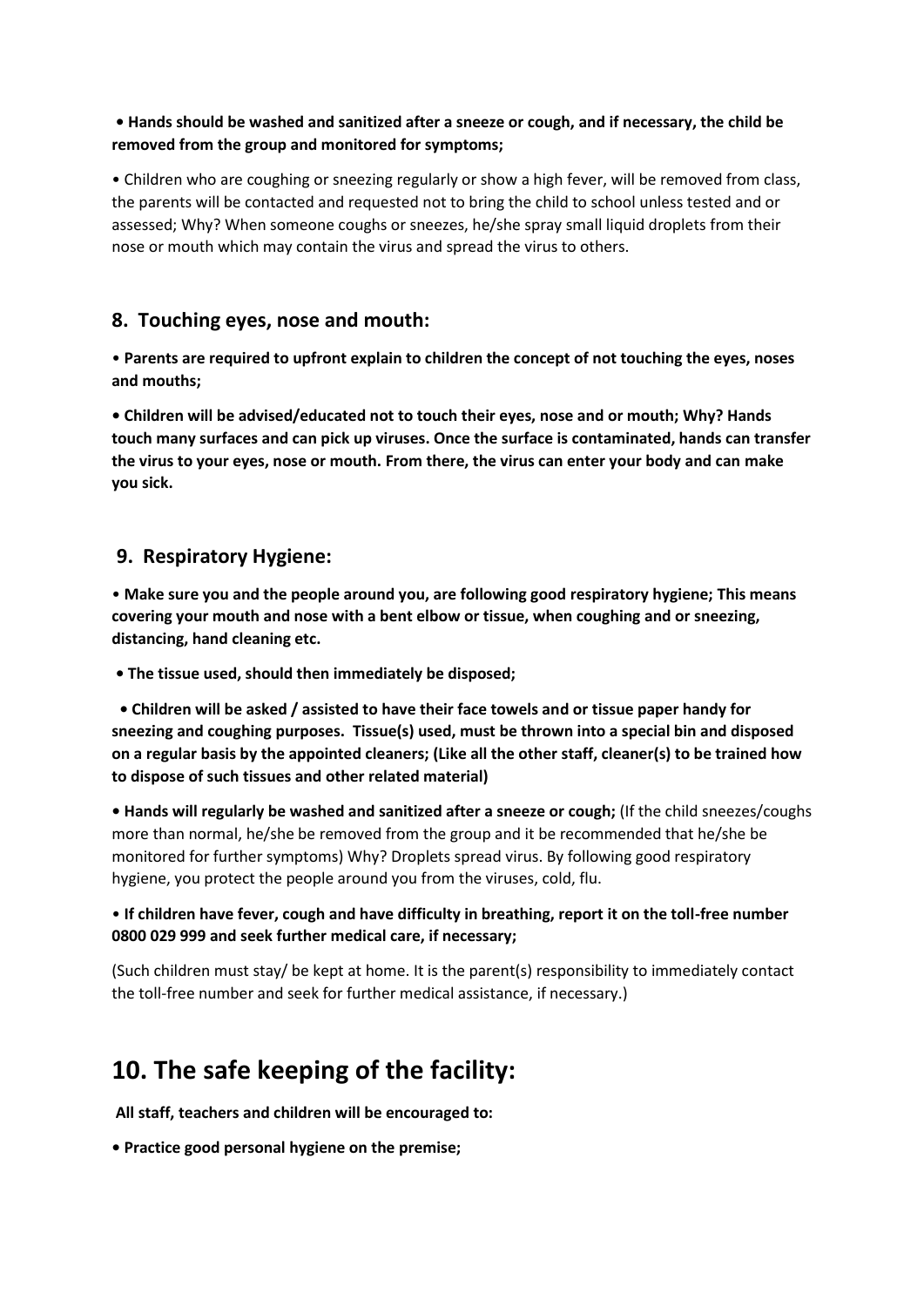**• Use other non-contact methods of greeting;** (Elbow greeting if necessary, or avoid touching each other totally)

• **Clean hands by washing with hot water and anti-bacterial/ antiseptic soap and sanitizing hands at regular intervals;** (Use clinically proven disinfectant soap or hand sanitizer (60–95% alcohol based).

• **Create habits and reminding children to avoid touching their faces and cover coughs and sneezes; • Classes, toilets and all other facilities at the Day Care Centre will be disinfected regularly;**  (Surfaces like doorknobs, tables, countertops, kitchen areas, electronics, desks, toys, play frames in the play areas, handrails etc. will be regularly disinfected and or cleaned)

• **Ventilation will be increased by opening windows or adjusting ventilation if necessary;** 

**• Increase space between people at the School/Day Care Centre to be adhered to;** (The 1-meter distance required, will be adhered to)

• **Educational classes/sessions on COVID-19 virus will be incorporated at the School/Day Care Centre.** (Lessons to be changed and altered, ensuring that the necessary/required Covid-19 information, is included and shared with learners/children out there.)

#### **11. Setting the example:**

• **Parents is urged to remember, that setting the correct example to the children/learners is providing the correct results at the end of the day;** 

**• It is very important to remember that children are looking up to adults for guidance or how to react to stressful events;** (If parents seem overly worried, children's anxiety may rise.)

• **Parents should re-assure children that health officials nationally and that staff at School/Day Care Centres are working hard to ensure that adults and children stay healthy;** (However, children also need factual and age appropriate information about the potential seriousness of disease risk and concrete instruction, about how to avoid infections and the spreading of the virus)

• **Teaching children positive preventive measures, talking to them about their fears, and giving them a sense of some control over their risk of infection can help reduce anxiety.** 

**• Schools/Day Care Centres to adapt/ change their curriculums, to incorporate the required information and facts around the Corona (Covid-19) virus.** 

• **What specific guidelines are recommended in this regard?**

Remain calm and familiarize yourself with the latest facts on the Covid-19 virus; o Children will react and they will follow your verbal and non-verbal reactions; o What you say and do about COVID-19, current prevention efforts, and related events can either increase or decrease your children's anxiety; o Emphasize and re -assure your children, that they and your family are fine; o Remind them that you and the adults at their Day Care Centre are there to keep them safe and healthy throughout the lockdown period and thereafter; o Allow children to talk about their feelings and help re-frame their concerns into reality and perspective, sharing the correct facts about the virus; Children may need extra attention from you and may want to talk about their concerns, fears, and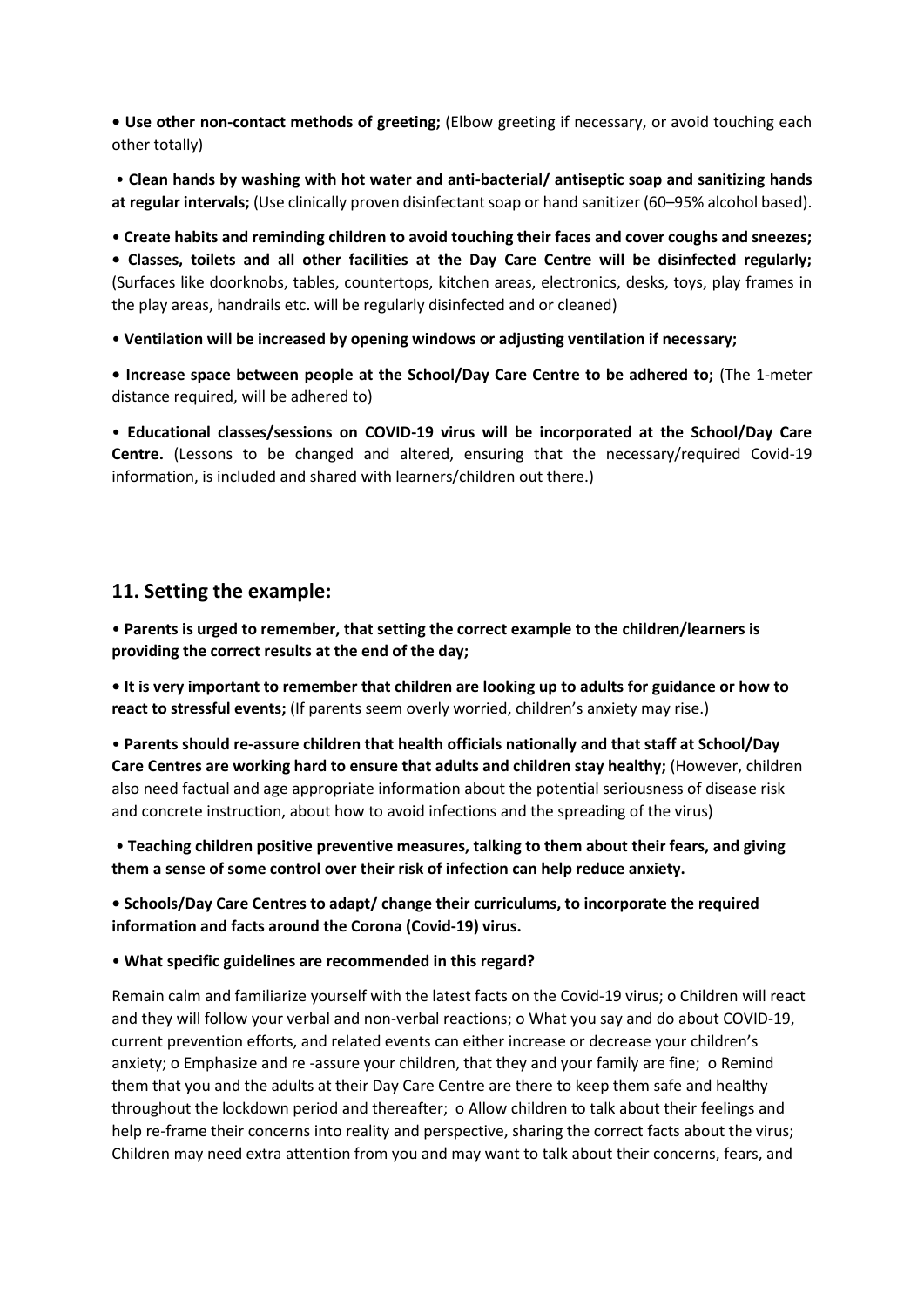questions they might have; o Bullying and or negative comments made toward others should be stopped and such behaviour should be reported to the school/Day Care Centre;

- $\circ$  Be aware of any comments that other adults are having around your family. You may have to explain what comments mean if they are different than the values that you have at home;
- o Engage your child in games or other interesting activities instead;
- $\circ$  Maintain a normal routine and keep to a regular schedule, as this can be re-assuring and promotes physical health;
- o Encourage your children to keep up with their Day Care Centre work and extra-curricular activities, but don't push them if they seem overwhelmed;
- $\circ$  In the absence of information, children often imagine situations far worse than what they are/the reality;
- o Don't ignore their concerns, but rather explain that for now, a relatively small percentage of the population are infected with the COVID-19 virus; o If we stick to the basics, avoid touching surfaces and or objects unnecessary, protect ourselves by adhering to the hygiene rules and regulations, we will be fine.
- o If we stick to the basics, avoid touching surfaces and or objects unnecessary, protect ourselves by adhering to the hygiene rules and regulations, we will be fine.

# **12. Symptoms of COVID-19 that should be well known to all:**

**Symptoms that could appear in a period of 2-14 days, if exposed and or infected with the virus, are:** 

- **Fever;**
- **Cough;**
- **Shortness for breath;**

**• For some people the symptoms are like having a cold; for others are quite severe or even life threatening.** (In either case it is important to check with your healthcare provider and to follow instructions about staying at home or away from public spaces to prevent the spreading of the virus)

#### **13 Communication methods:**

**• Looking at the importance of the matter and high priority it deserves nationally and worldwide, all communication will have to be fast and in writing, where possible;** 

**• Due to the importance and impact of social distancing, most of the communication will take place digitally and telephonically;** 

**For any additional information or the reporting of possible Covid-19 infections, contact the number 0800 029 999. If no response, contact your doctor, Day Care Centre principal or nearest health centre.** 

**Stay aware of the latest information on the COVID-19 outbreak, available on the World Health** Organization website (https://www.who.int/emergencies/diseases/novelcoronavirus-2019/advicefor-public) and through your national and local public health authority(ies).